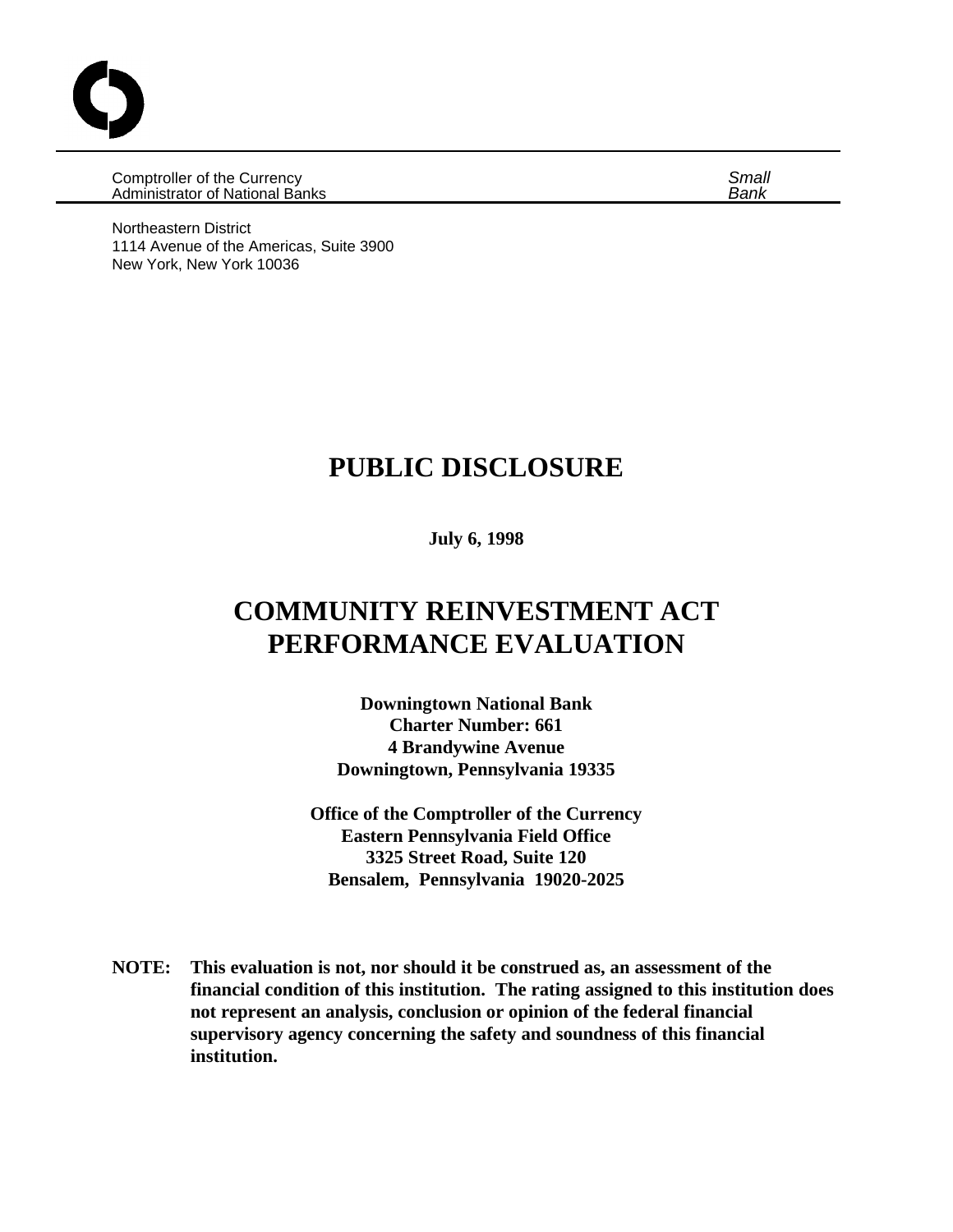# **GENERAL INFORMATION**

*The Community Reinvestment Act (CRA) requires each federal financial supervisory agency to use its authority when examining financial institutions subject to its supervision, to assess the institution's record of meeting the credit needs of its entire community, including low- and moderate-income neighborhoods, consistent with safe and sound operation of the institution. Upon conclusion of such examination, the agency must prepare a written evaluation of the institution's record of meeting the credit needs of its community.* 

*This document is an evaluation of the Community Reinvestment Act (CRA) performance of Downingtown National Bank (DNB) prepared by The Office of the Comptroller of the Currency, the institution's supervisory agency, as of July 6, 1998. The agency rates the CRA performance of an institution consistent with the provisions set forth in Appendix A to 12 CFR Part 25.*

# **INSTITUTION'S CRA RATING:** This institution is rated **Satisfactory**.

The following factors support this overall rating:

- ! DNB's average loan to deposit ratio during the examination period was 66%.
- ! A substantial majority of loans extended during the evaluation period were originated within DNB's assessment area.
- ! DNB's lending performance reflects a reasonable distribution of credit to borrowers of different income levels.
- ! DNB exhibits an adequate record of lending to businesses of all sizes, including small businesses and small farms.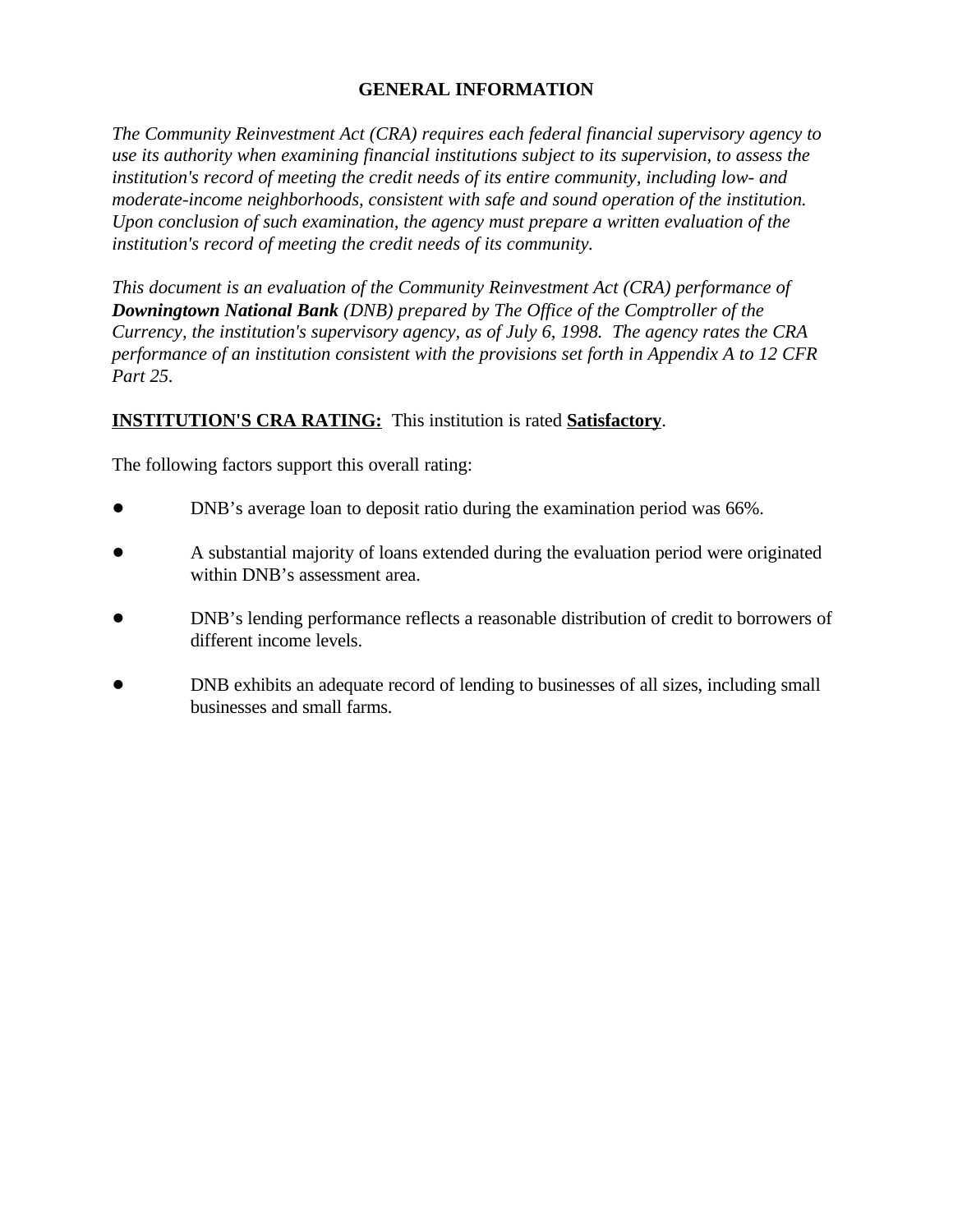*The following table shows the performance level of Downingtown National Bank with respect to each of the five performance criteria.*

| <b>SMALL</b><br><b>INSTITUTION</b><br><b>ASSESSMENT</b><br><b>CRITERIA</b>              | DOWNINGTOWN NATIONAL BANK<br>PERFORMANCE LEVELS                    |                                                                         |                                                                                    |  |  |  |
|-----------------------------------------------------------------------------------------|--------------------------------------------------------------------|-------------------------------------------------------------------------|------------------------------------------------------------------------------------|--|--|--|
|                                                                                         | <b>Exceeds Standards</b><br>for Satisfactory<br><b>Performance</b> | <b>Meets Standards for</b><br><b>Satisfactory</b><br><b>Performance</b> | Does not meet<br><b>Standards for</b><br><b>Satisfactory</b><br><b>Performance</b> |  |  |  |
| Loan to Deposit Ratio                                                                   |                                                                    | X                                                                       |                                                                                    |  |  |  |
| Lending in Assessment<br>Area                                                           | X                                                                  |                                                                         |                                                                                    |  |  |  |
| Lending to Borrowers<br>of Different Incomes<br>and to Businesses of<br>Different sizes |                                                                    | X                                                                       |                                                                                    |  |  |  |
| Geographic<br><b>Distribution of Loans</b>                                              |                                                                    |                                                                         | X                                                                                  |  |  |  |
| Response to<br>Complaints                                                               | No complaints were received during the evaluation period.          |                                                                         |                                                                                    |  |  |  |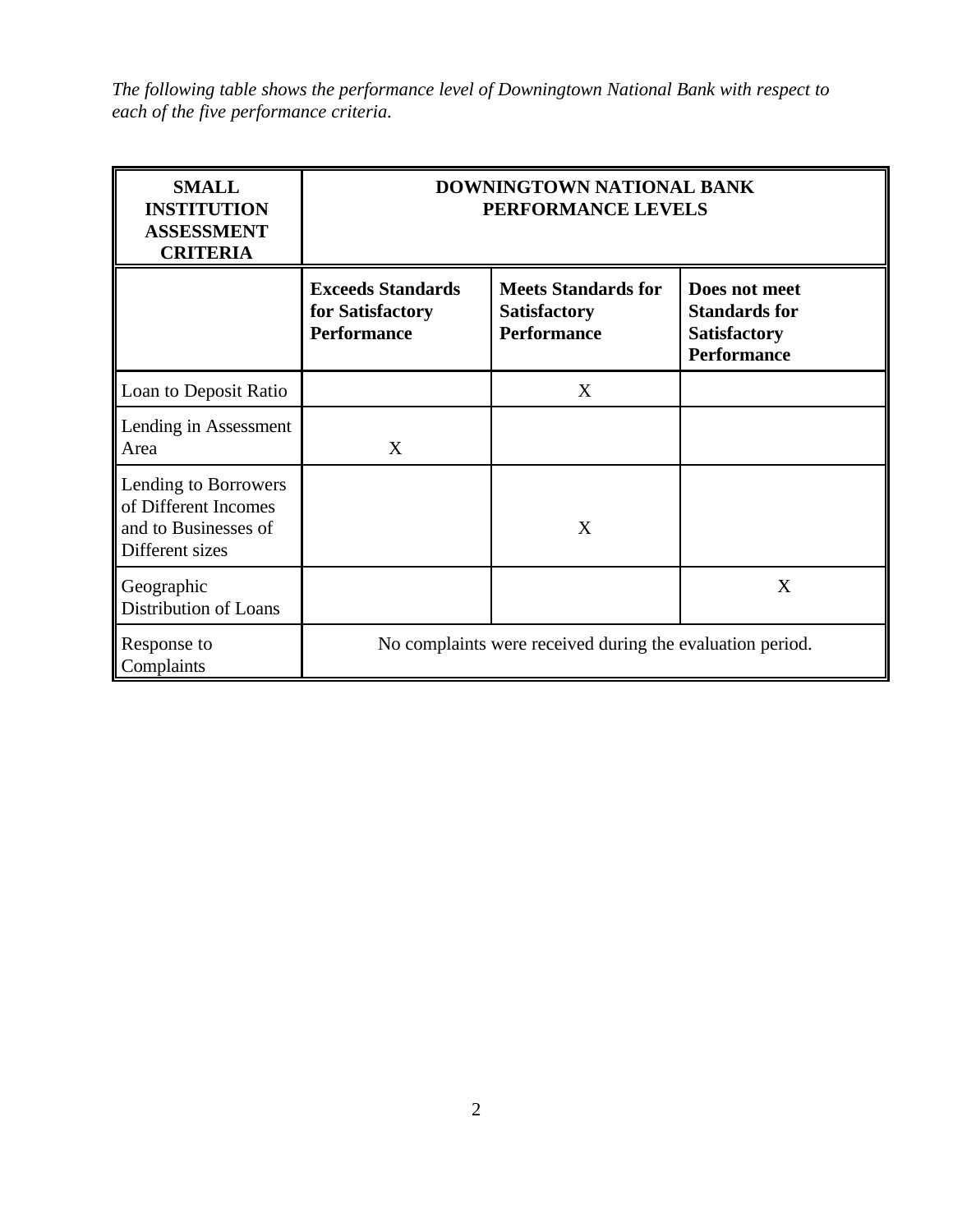### **Scope of the Examination**

This evaluation of DNB's CRA performance covers the period from January 1, 1996 through July 6, 1998. The evaluation includes an analysis of DNB's designated assessment area, which covers portions of central Chester County located within the Philadelphia Metropolitan Statistical Area. We also based our analysis on DNB's Home Mortgage Disclosure Act Loan Activity Reports and Loan Registers. We tested these reports for accuracy during the examination.

## **Description of Institution**

DNB is wholly owned by DNB Financial Corporation, a Pennsylvania bank holding company. DNB is a \$226 million institution, which serves the community of central Chester County through seven retail branch offices of which six have automated teller machines (ATMs). The main office is located in Downingtown, Pennsylvania. DNB did not open or close any branches during the evaluation period.

DNB offers a wide range of credit products to its community. These products are consumer, mortgage, commercial, and construction loans. DNB has traditionally been flexible in granting loans to individuals, community groups, and local businesses. In addition, DNB does not have any financial or legal obstacles affecting its ability to meet community credit needs.

DNB's competition comes from regional and local banks, savings and loans, and credit unions. Bank management has identified primary competitors to be: First Financial Bank, First National Bank of West Chester, Elverson National Bank, Citadel Credit Union, Jefferson Bank, PNC Bank, NA, and First Union National Bank.

| <b>Types of Domestic Loans Outstanding</b><br>June 30, 1998<br>(\$000's) |          |       |  |  |  |  |
|--------------------------------------------------------------------------|----------|-------|--|--|--|--|
| <b>AMOUNT</b><br><b>PERCENTAGE</b><br><b>TYPE OF LOANS</b>               |          |       |  |  |  |  |
| <b>Residential Real Estate</b>                                           | \$46,980 | 35%   |  |  |  |  |
| <b>Commercial Loans</b>                                                  | \$80,221 | 59%   |  |  |  |  |
| <b>Installment</b>                                                       | \$5,577  | 4%    |  |  |  |  |
| <b>Obligations</b>                                                       | \$1,760  | 1%    |  |  |  |  |
| Other (exclude consumer loans)                                           | \$1,738  | $1\%$ |  |  |  |  |
| <b>TOTAL</b><br>\$136,276<br>100%                                        |          |       |  |  |  |  |

The following table reflects DNB's loan mix as of June 30, 1998.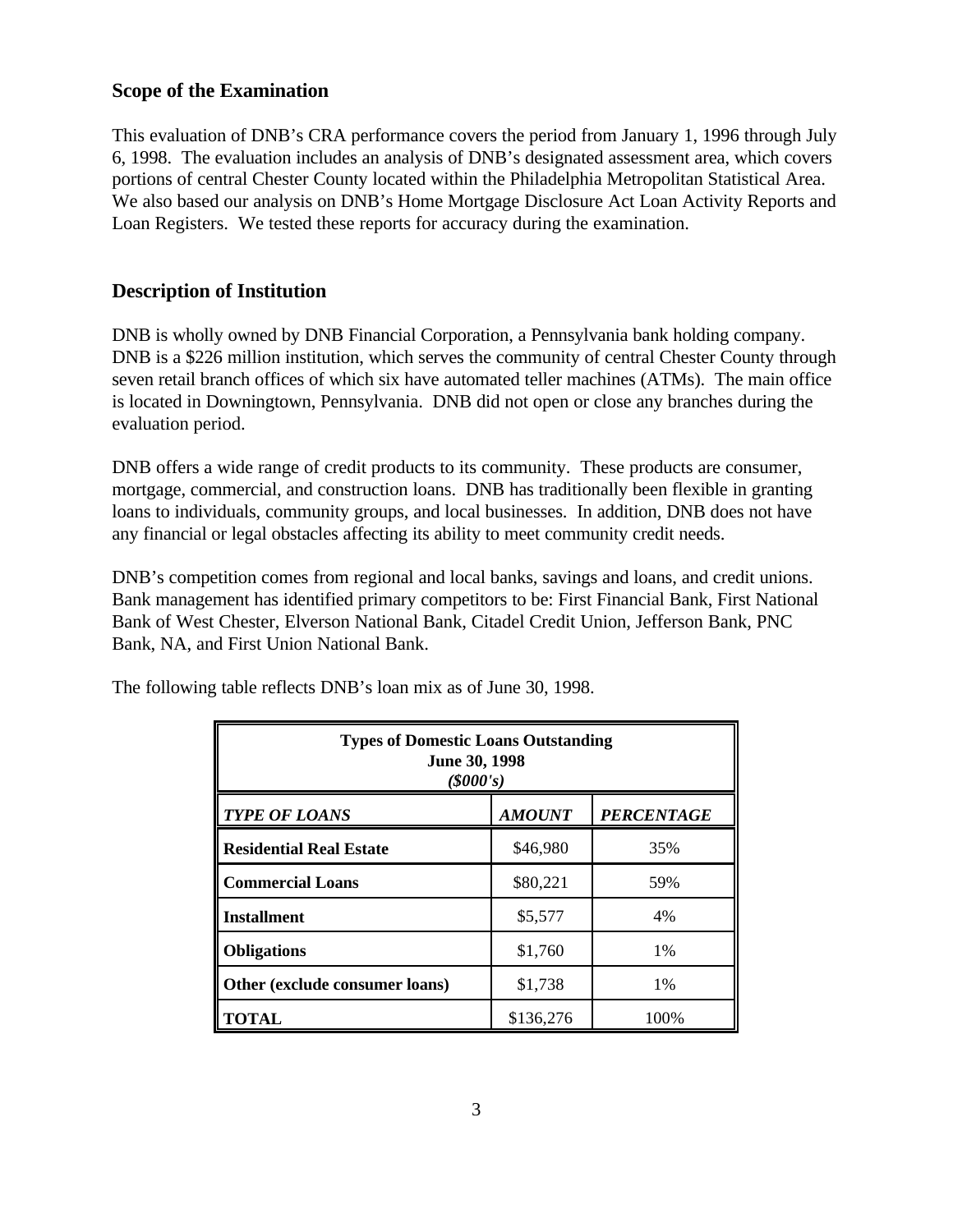# **Description of Assessment Area (AA)**

DNB has defined its AA as 53 specific census tracts in central Chester County, which is in the Philadelphia Metropolitan Statistical Area #6160. The AA meets regulatory guidelines and does not arbitrarily exclude any low- or moderate-income areas (LMI). We refer to LMI throughout this document to describe low- and moderate-income individuals and/or census tracts. Detail of the demographics of the AA is included in the following table.

| <b>ASSESSMENT AREA DEMOGRAPHICS</b> |                 |                   |                                                  |  |  |  |
|-------------------------------------|-----------------|-------------------|--------------------------------------------------|--|--|--|
| <b>Designation</b>                  | # Census Tracts | % of Total Tracts | % of Households Residing in<br>the Census Tracts |  |  |  |
| Low                                 |                 | 2%                | 2%                                               |  |  |  |
| <b>Moderate</b>                     | 5               | 9%                | 7%                                               |  |  |  |
| <b>Middle</b>                       | 20              | 38%               | 37%                                              |  |  |  |
| <b>Upper</b>                        | 26              | 49%               | 54%                                              |  |  |  |
| N/A                                 |                 | 2%                | 0%                                               |  |  |  |
| <b>TOTAL</b>                        | 53              | 100%              | 100%                                             |  |  |  |

More than 184,028 residents populate the AA. The AA's weighted average of census median family income is \$41,908.

As seen in the above table, 9% of households in the AA are located in LMI tracts, with a median housing value of \$144,937. The median age of housing stock in the AA is 32 years. Total occupied housing units is 95%, with owner-occupied housing at 71% and rental-occupied housing at 24%. Vacant housing units in the AA are 4%.

Unemployment rates have remained low and steady over the past two years at approximately 5%. Retail trade and light manufacturing are the largest employment sectors in the AA.

We determined the credit needs of the community through discussions with management and by reviewing local community contacts made by other regulatory agencies. The community contacts indicated that the primary credit need is affordable housing loans.

# **Conclusions with Respect to Performance Criteria**:

This review covered the period from January 1, 1996 to July 6, 1998 for all Home Mortgage Disclosure Act (HMDA) reported loans.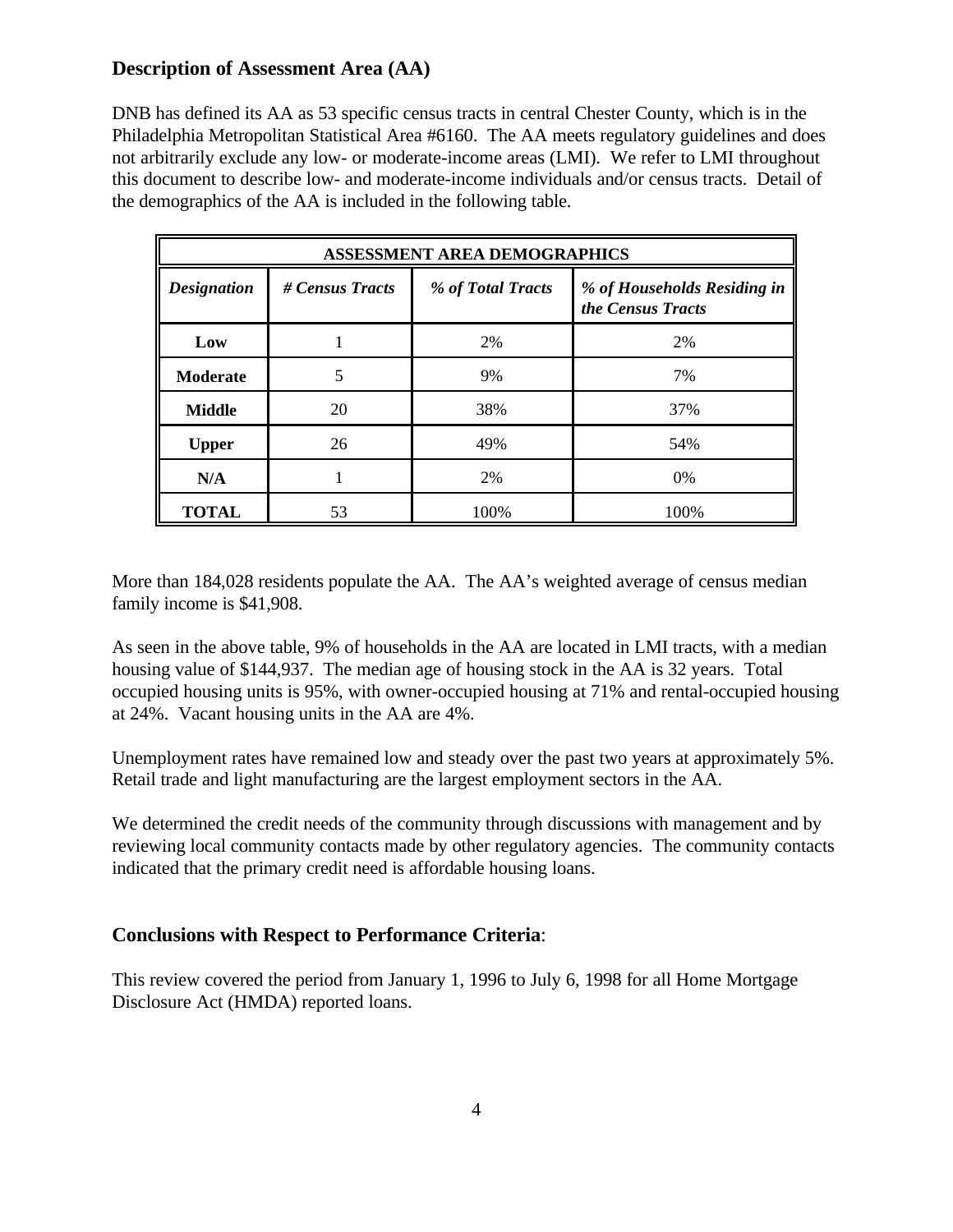# **Loan to Deposit Ratio**

DNB's average loan-to-deposit ratio is 66%. Although this ratio is below national peer of 71% and local peer of 72%, it is considered reasonable given DNB's size, financial condition, and credit needs of the AA.

# **Lending in Assessment Area (AA)**

We reviewed DNB's HMDA loan application register to determine the location of loan originations. DNB has a good record of serving the credit needs of its entire community based on this sample. A substantial majority of loans are within DNB's AA, as indicated in the table below.

| <b>TABLE 1</b><br><b>LENDING WITHIN THE AA</b> |                                                                          |           |     |        |     |     |  |
|------------------------------------------------|--------------------------------------------------------------------------|-----------|-----|--------|-----|-----|--|
| Year                                           | $%$ in AA<br>$%$ in AA<br><b>Amount of Loans (\$000's)</b><br># of Loans |           |     |        |     |     |  |
|                                                | In AA                                                                    | Out of AA |     | In AA  |     |     |  |
| 1996                                           | 113                                                                      | 6         | 95% | 3,722  | 203 | 95% |  |
| 1997                                           | 131                                                                      | 10        | 93% | 6,689  | 693 | 91% |  |
| <b>TOTAL</b>                                   | 244                                                                      | 16        | 94% | 10,411 | 896 | 92% |  |

## **Lending to Borrowers of Different Incomes**

DNB's record of lending to borrowers of different income levels was evaluated using HMDA reportable loans originating in 1996 and 1997. Our review of HMDA loans revealed reasonable lending patterns during the examination period, and is presented within the tables that follow.

| <b>TABLE 2a</b><br><b>LENDING TO BORROWERS OF DIFFERENT INCOME LEVELS</b><br><b>HMDA LOANS - 1996</b>                                                                     |     |      |       |      |      |  |  |
|---------------------------------------------------------------------------------------------------------------------------------------------------------------------------|-----|------|-------|------|------|--|--|
| $%$ of #<br>$%$ of<br># of<br>% of Families in each<br>Amount<br><b>Income</b><br>$(\$000's)$<br>of Loans<br><b>Amount</b><br><b>Category</b><br>Loans<br>income category |     |      |       |      |      |  |  |
| Low                                                                                                                                                                       | 6   | 5%   | 138   | 4%   | 12%  |  |  |
| <b>Moderate</b>                                                                                                                                                           | 19  | 17%  | 497   | 13%  | 14%  |  |  |
| <b>Middle</b>                                                                                                                                                             | 37  | 33%  | 1,044 | 28%  | 24%  |  |  |
| <b>Upper</b>                                                                                                                                                              | 51  | 45%  | 2,043 | 55%  | 50%  |  |  |
| <b>Total</b>                                                                                                                                                              | 113 | 100% | 3,722 | 100% | 100% |  |  |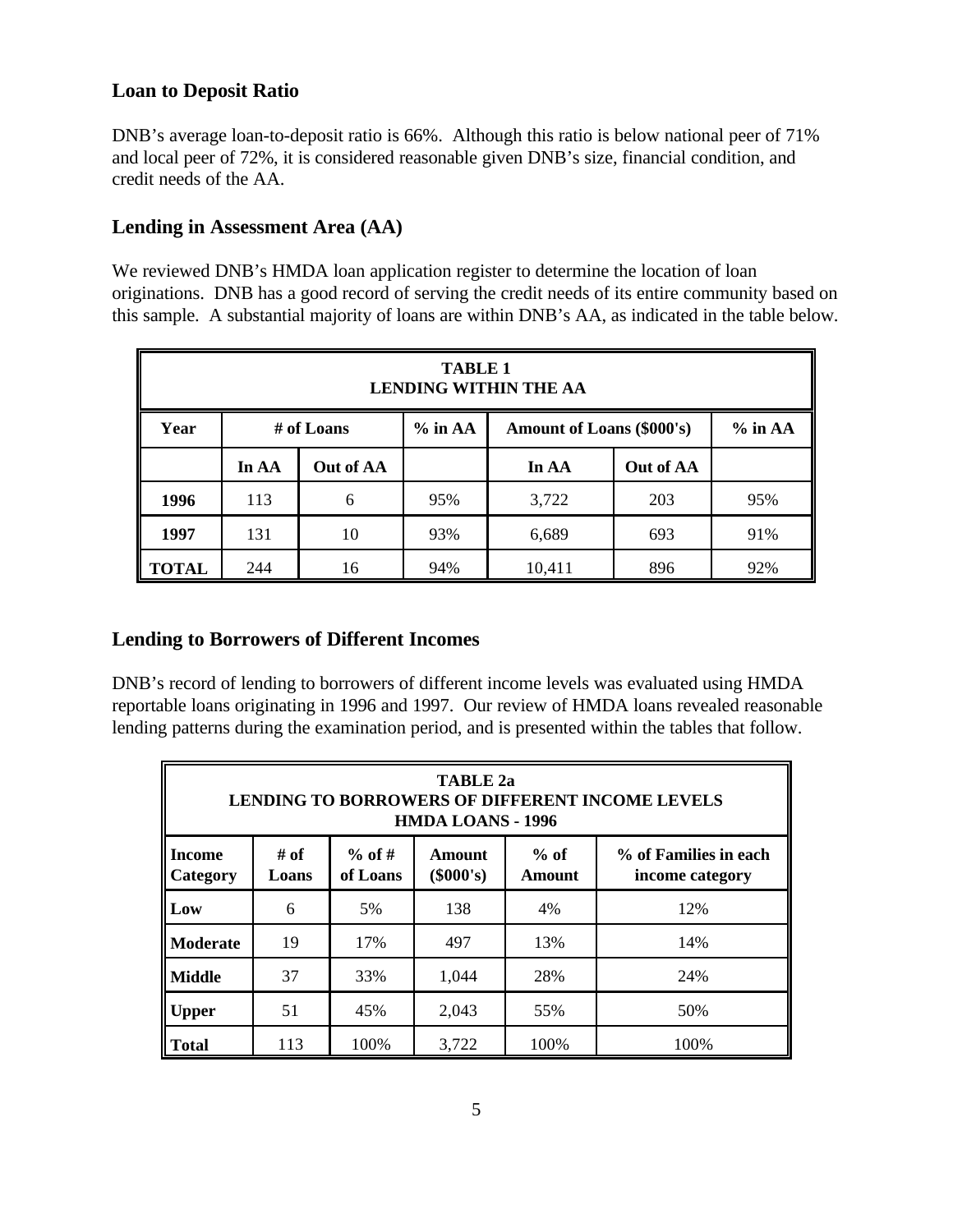| <b>TABLE 2b</b><br><b>LENDING TO BORROWERS OF DIFFERENT INCOME LEVELS</b><br><b>HMDA LOANS - 1997</b>                                              |     |      |       |      |      |  |  |  |
|----------------------------------------------------------------------------------------------------------------------------------------------------|-----|------|-------|------|------|--|--|--|
| # of<br>$%$ of #<br>% of Families in each<br>$%$ of<br>Amount<br>Income<br>(\$000's)<br>of Loans<br>Amount<br>Category<br>Loans<br>income category |     |      |       |      |      |  |  |  |
| Low                                                                                                                                                | 9   | 7%   | 221   | 3%   | 12%  |  |  |  |
| <b>Moderate</b>                                                                                                                                    | 23  | 18%  | 677   | 10%  | 14%  |  |  |  |
| <b>Middle</b>                                                                                                                                      | 28  | 21%  | 1,171 | 18%  | 24%  |  |  |  |
| <b>Upper</b>                                                                                                                                       | 71  | 54%  | 4,620 | 69%  | 50%  |  |  |  |
| <b>Total</b>                                                                                                                                       | 131 | 100% | 6,689 | 100% | 100% |  |  |  |

Twenty-six percent of the families in the AA are defined as LMI. In 1996, 22% of DNB's HMDA-related loans were provided to LMI borrowers; in 1997, this total is 25%.

A market share analysis further supports DNB's record of lending to LMI individuals. The Lender Market Share Report shows that in 1996, DNB had a 1.40% aggregate market share for the number of loans made in their AA. DNB's lending market share to low-income borrowers was 1.97% and to moderate-income borrowers was 1.87%, which compares favorably to the overall market share.

#### **Lending to Businesses of Different Sizes**

DNB's lending to businesses of different sizes is adequate. Small business loans are defined as loans of less than \$1.0 million; small farm loans are defined as loans of less than \$500 thousand. Sixty-one percent of DNB's commercial loan portfolio is to small businesses and small farms. As of June 30, 1998, DNB has 359 loans to small businesses and small farms totaling \$49.2 million, which is 36.1% of total loans.

#### **Geographic Distribution of Loans**

The geographic distribution of HMDA loans reflects less than reasonable dispersion throughout DNB's AA. The data shows the majority of lending penetration exists within upper-income census tracts. All of DNB's branches and surrounding geographies are in middle- and upperincome census tracts, with most of the lending activity concentrated in these areas.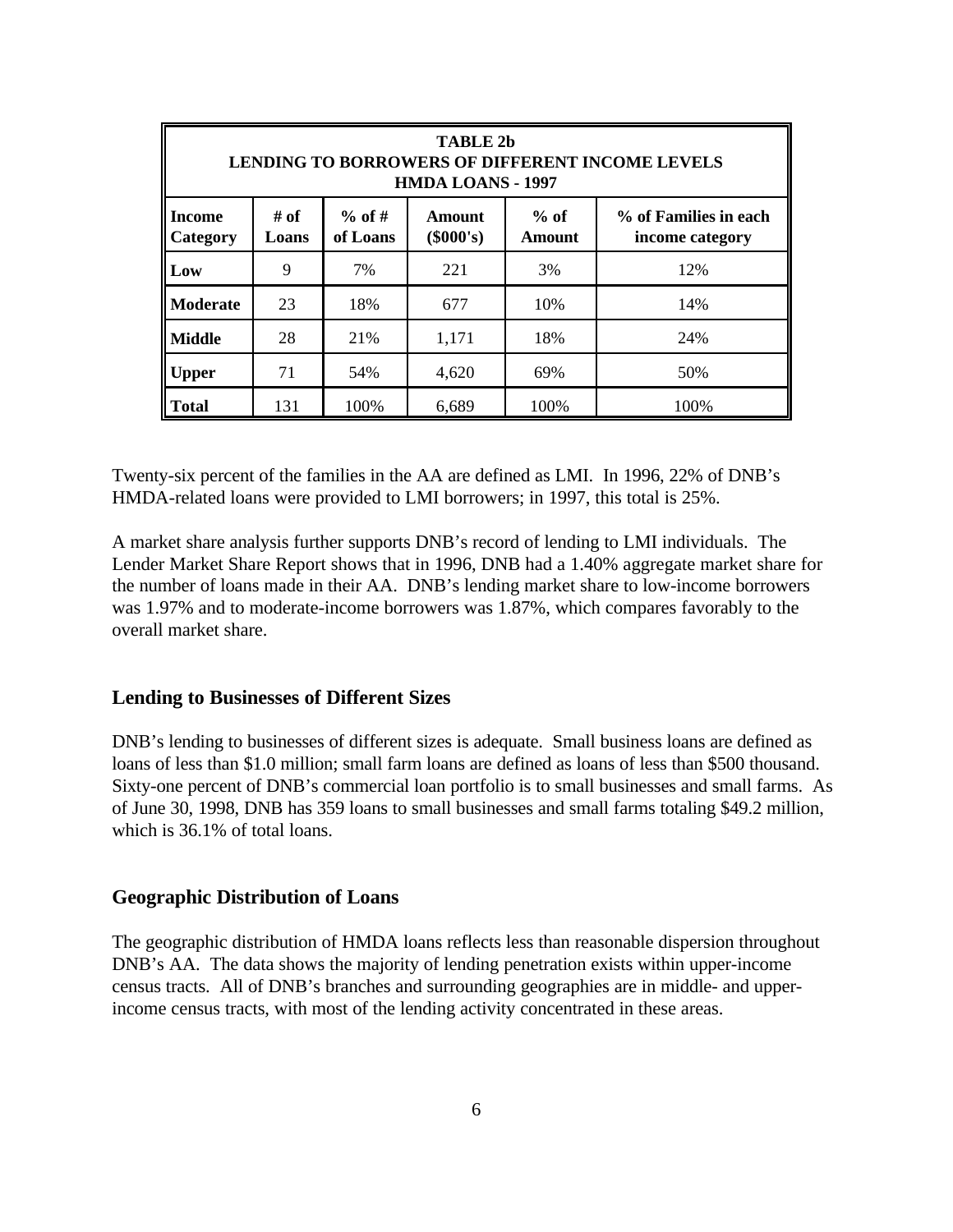Regardless, 11% of the census tracts in DNB's AA are LMI. In 1996, DNB funded only 3% of HMDA reportable loans to borrowers in LMI census tracts. In 1997, DNB made only 1% of HMDA reportable loans to borrowers in LMI census tracts.

| TABLE 3a<br><b>GEOGRAPHIC DISTRIBUTION OF HMDA LOANS WITHIN AA - 1996</b> |                                          |                         |               |                      |                                                    |  |  |
|---------------------------------------------------------------------------|------------------------------------------|-------------------------|---------------|----------------------|----------------------------------------------------|--|--|
| <b>Income Level of</b><br><b>Census Tract</b>                             | <b>Amount of</b><br>Loans<br>$(\$000's)$ | % of Amount<br>of Loans | # of<br>Loans | $%$ of #<br>of Loans | <b>Geographic Distribution</b><br>of Census Tracts |  |  |
| Low                                                                       | 20                                       | $<$ 1%                  |               | 1%                   | 2%                                                 |  |  |
| <b>Moderate</b>                                                           | 67                                       | 2%                      | 2             | 2%                   | 9%                                                 |  |  |
| ll Middle                                                                 | 1,357                                    | 37%                     | 39            | 34%                  | 38%                                                |  |  |
| <b>Upper</b>                                                              | 2,278                                    | 61%                     | 71            | 63%                  | 49%                                                |  |  |
| <b>NA</b>                                                                 | $\Omega$                                 | 0%                      | $\Omega$      | $0\%$                | 2%                                                 |  |  |
| l Total                                                                   | 3,722                                    | 100%                    | 113           | 100%                 | 100%                                               |  |  |

| <b>TABLE 3b</b><br><b>GEOGRAPHIC DISTRIBUTION OF HMDA LOANS WITHIN AA - 1997</b> |                                          |                         |                |                      |                                                    |  |  |  |
|----------------------------------------------------------------------------------|------------------------------------------|-------------------------|----------------|----------------------|----------------------------------------------------|--|--|--|
| <b>Income Level of</b><br><b>Census Tract</b>                                    | <b>Amount of</b><br>Loans<br>$(\$000's)$ | % of Amount<br>of Loans | # of<br>Loans  | $%$ of #<br>of Loans | <b>Geographic Distribution</b><br>of Census Tracts |  |  |  |
| Low                                                                              | $\overline{0}$                           | 0%                      | 0              | 0%                   | 2%                                                 |  |  |  |
| <b>Moderate</b>                                                                  | 26                                       | $<$ 1%                  |                | 1%                   | 9%                                                 |  |  |  |
| <b>Middle</b>                                                                    | 1,343                                    | 20%                     | 40             | 30%                  | 38%                                                |  |  |  |
| <b>Upper</b>                                                                     | 5,320                                    | 80%                     | 90             | 69%                  | 49%                                                |  |  |  |
| <b>NA</b>                                                                        | $\overline{0}$                           | 0%                      | $\overline{0}$ | 0%                   | 2%                                                 |  |  |  |
| <b>Total</b>                                                                     | 6,689                                    | 100%                    | 131            | 100%                 | 100%                                               |  |  |  |

A market share analysis of DNB's record of lending to LMI census tracts shows mixed results. The Lender Market Share Report shows that in 1996 DNB had a 1.40% aggregate market share of the number of loans made in their AA. DNB's lending market share to low-income census tracts was 1.43% and to moderate-income census tracts was 0.69%.